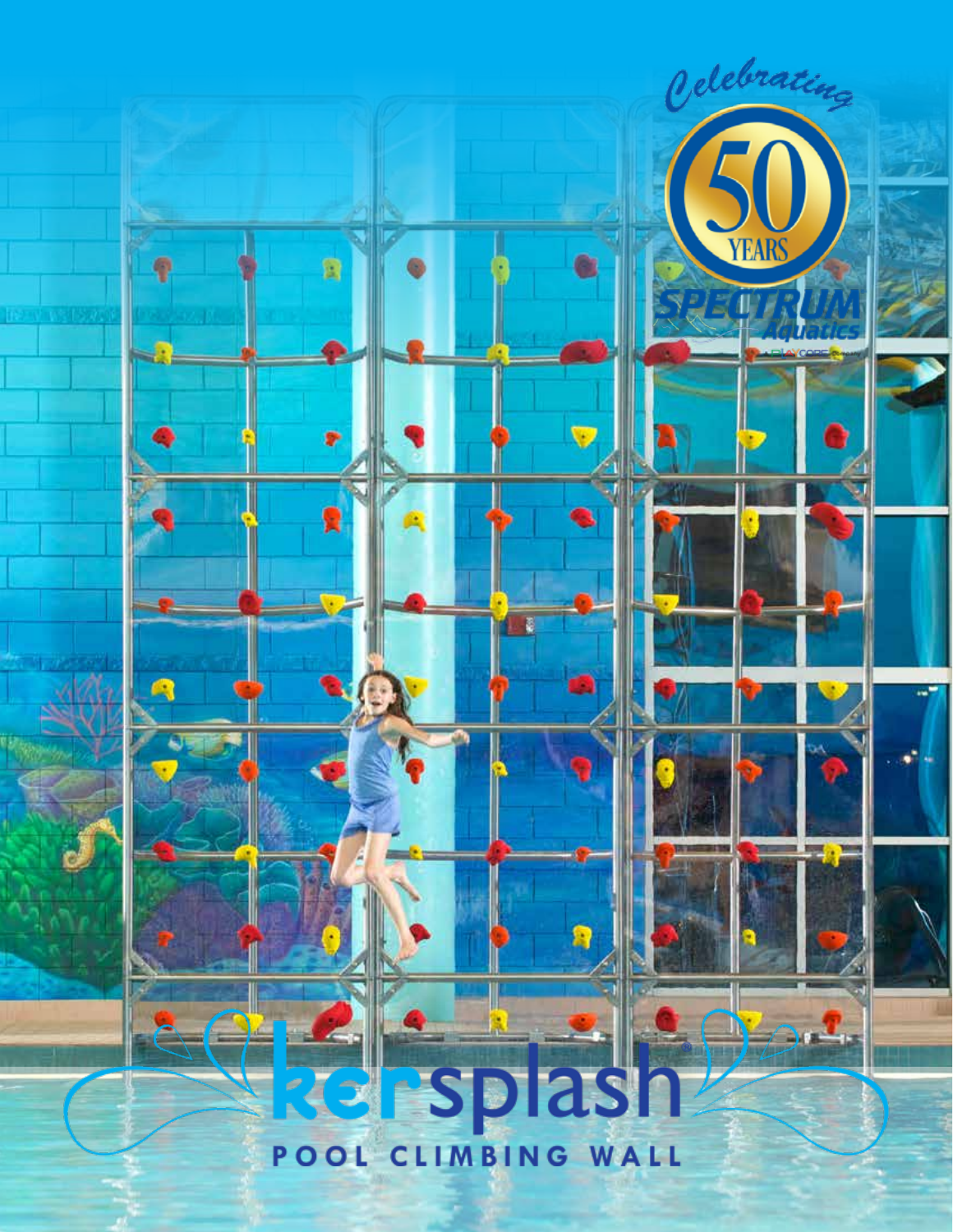

Climbing increases fitness levels through development of strength, coordination, cardiovascular endurance and muscle endurance. It also provides participants with positive risk taking and creative problem solving. And best of all, it's a SPLASH!



**We are getting a great response [to Kersplash]! Last year's attendance was just over 1,550 visits. This year, we are close to 4,000 visits! We had one group booked 3 days a week at another pool change reservations to our pool because they liked the wall so much!** <sup>\_ast</sup><br><mark>77</mark>

**- Jeff Moffitt** | Parks & Recreations - Gainesville, FL

"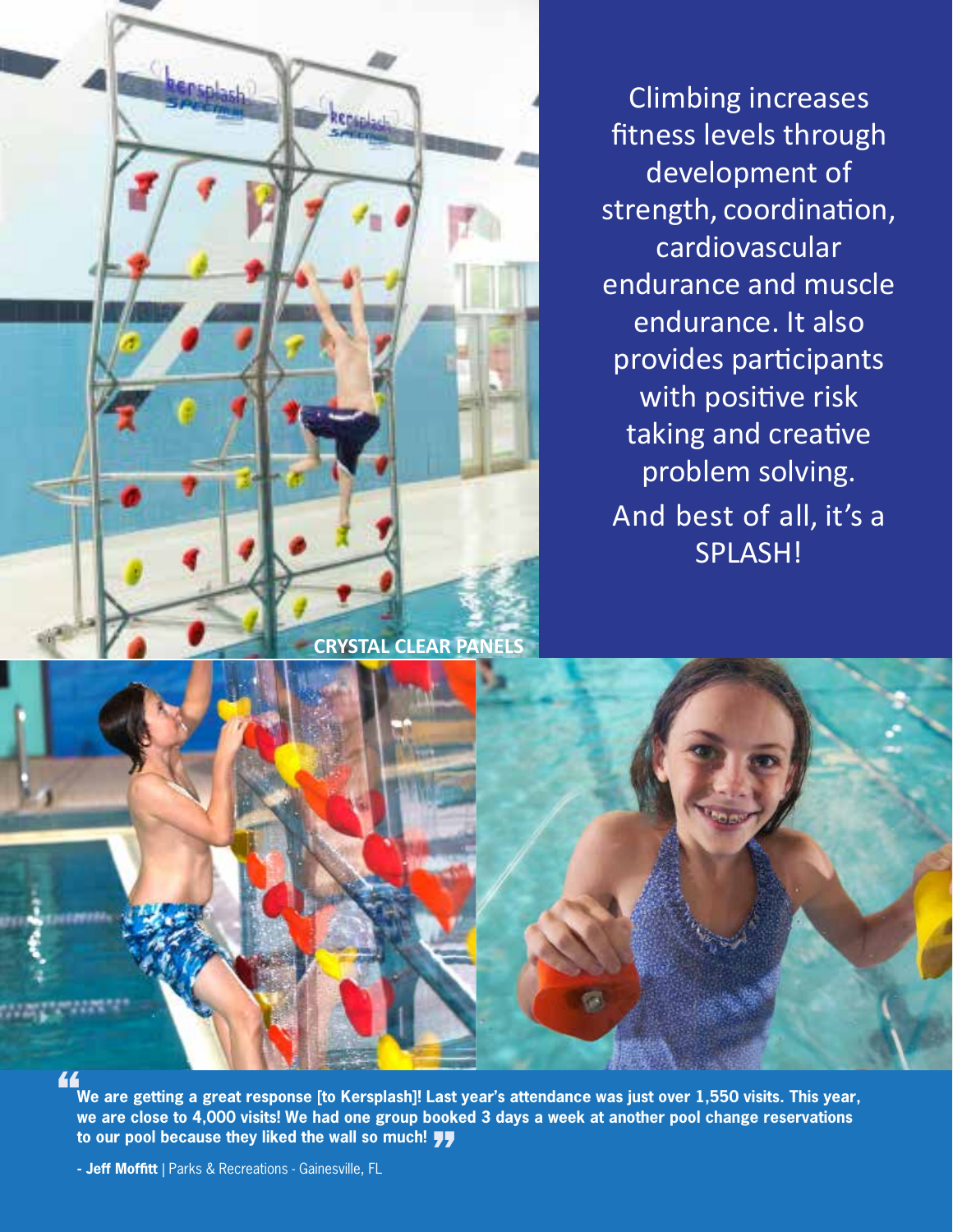Kersplash climbing walls are now available in clear see-through panels, and translucent blue and green panels!

Get a custom look at your facility by configuring the Kersplash Kolor panels in a fun checkerboard pattern, alternating columns, or all clear, blue or green panels.









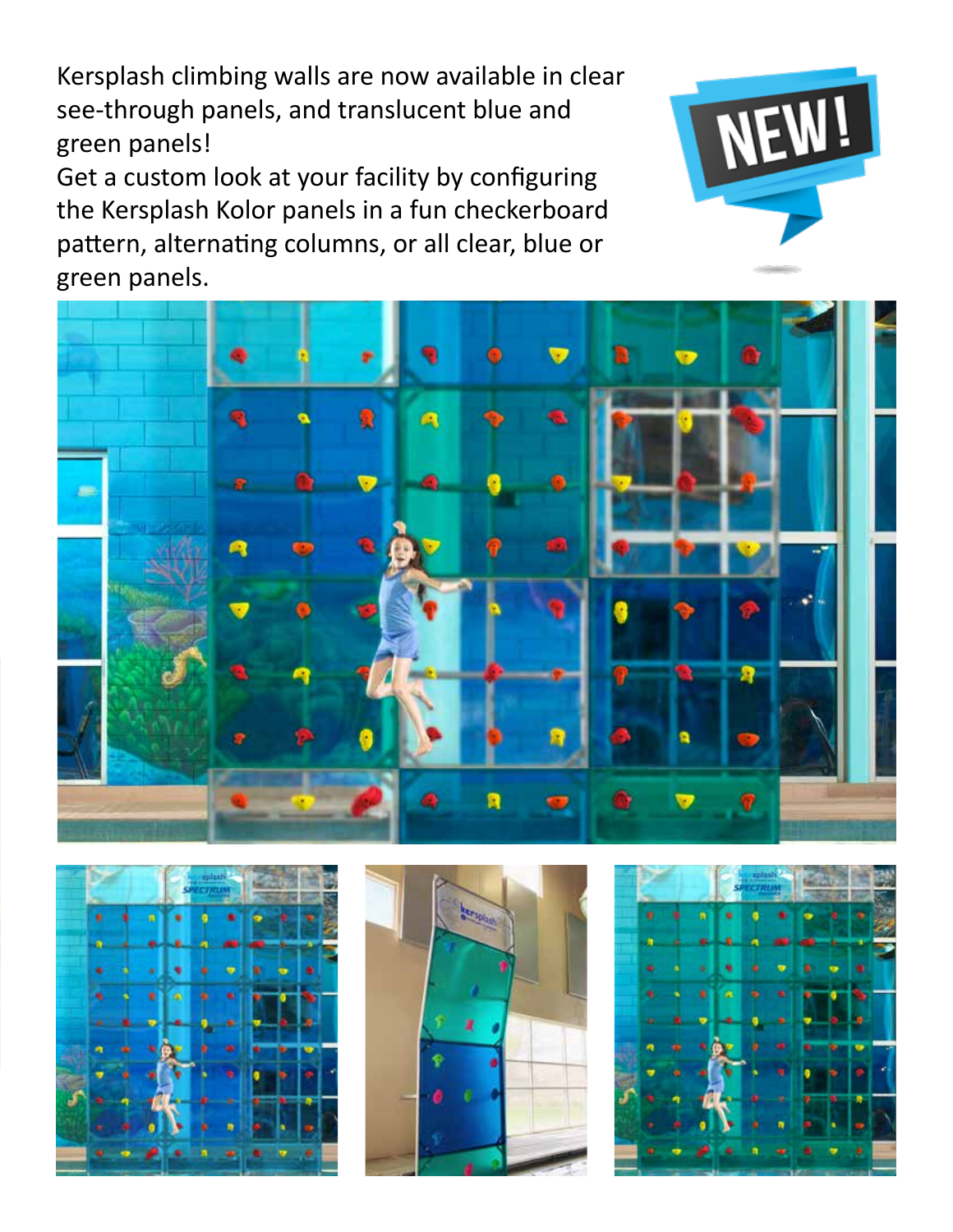## **CLIMB. SPLASH. REPEAT.™**

## **ADD ADVENTURE TO YOUR AQUATIC AREA WITH A POOLSIDE CLIMBING WALL**

Kersplash is suited for indoor or outdoor use and complements any aquatic center. Kersplash offers lifeguards visibility to areas behind the wall for safety. All compenents are made from UV and chlorine-resistant materials and feature red, yellow and orange Groperz™ Hand Holds. The Kersplash frame is constructed of high-quality, 100% passivated stainless steel to withstand harsh pool environments.

Kersplash Pool Climbing Walls are modular and can be made to fit any space and deck configuration. The 4' panels attach to a stainless steel frame allowing you to customize the height and width of the wall to meet your needs.

## **SPECIFICATIONS & MEASUREMENTS**

| <b>ITEM NUMBER</b> | <b>PANEL STYLE</b>   | <b>NUMBER OF</b><br><b>PANELS</b> | <b>HEIGHT (A)</b> | <b>WIDTH (B)</b> | <b>CLIMBABLE</b><br><b>SURFACE (C)</b> | <b>RECOMMENDED</b><br><b>WATER DEPTH*</b> |
|--------------------|----------------------|-----------------------------------|-------------------|------------------|----------------------------------------|-------------------------------------------|
| 70535              | Crystal Clear        |                                   | 10 <sub>ft</sub>  | 4 ft             | 8 <sub>ft</sub>                        | 5 <sub>ft</sub>                           |
| 70536              | <b>Crystal Clear</b> |                                   | 14 ft             | 4 ft             | 12 ft                                  | 6 ft                                      |
| 70537              | <b>Crystal Clear</b> | 4                                 | 18 ft             | 4 ft             | 16 ft                                  | 9 ft                                      |

\* Manufacturer's recommendations. Please check your state and local code to ensure your configuration complies.